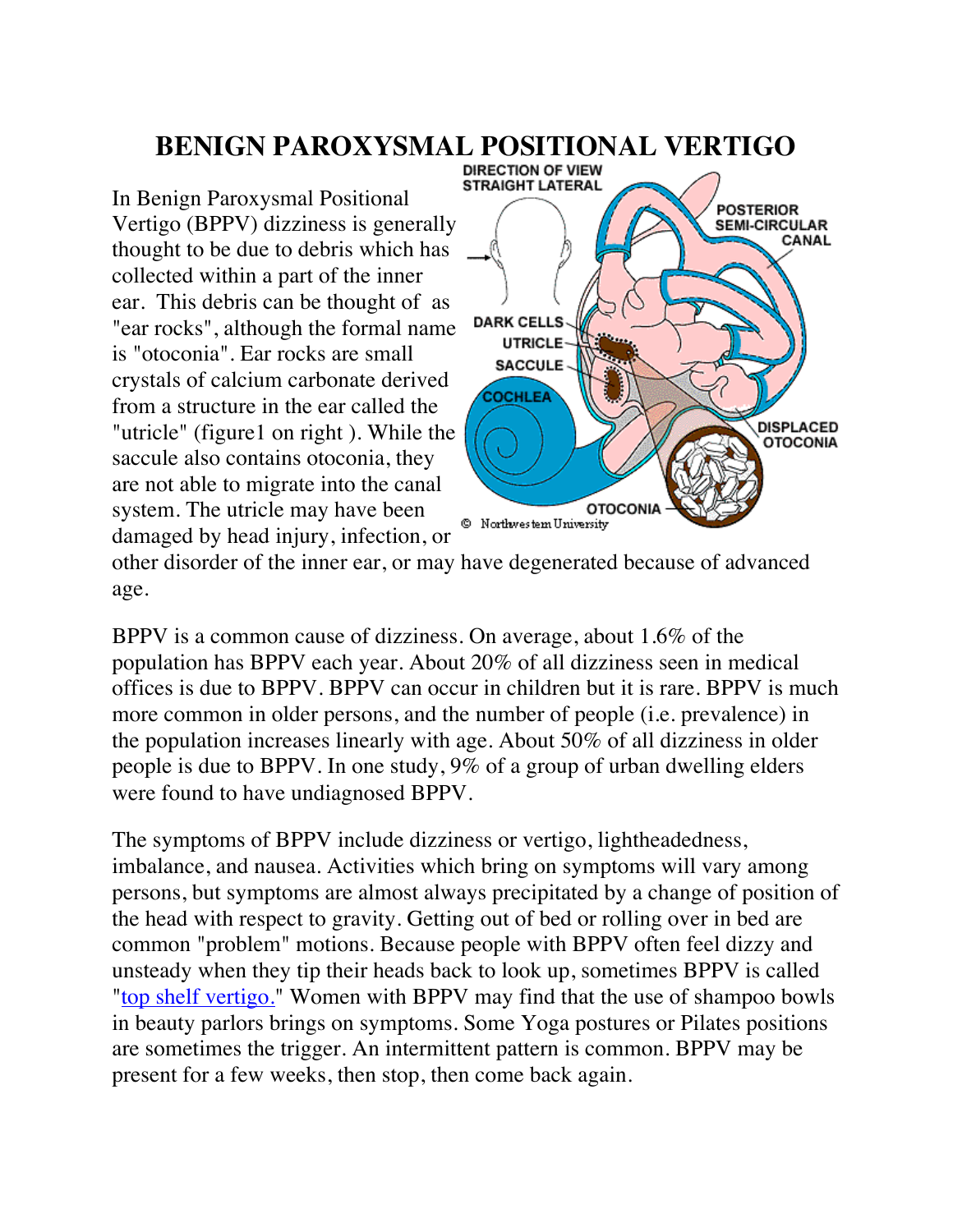## **WHAT CAUSES BPPV?**

BPPV is mainly encountered in persons with advancing and in older people, the most common cause is degeneration of the vestibular system of the inner ear -- "wear and tear" involving the otoliths. In these cases, BPPV is called "idiopathic", but nevertheless the general opinion is that it is usually due to degeneration.

The most common cause of BPPV in people under age 50 is head injury. The head injury need not be that direct - -even whiplash injuries have a substantial incidence of BPPV. Between 8% and 20% of BPPV is attributed to trauma. While one does not usually think of surgery as trauma, nevertheless BPPV can follow surgery, including dental work, where the cause is felt to be a combination of a prolonged period of supine positioning with vibration from drilling, or after surgery to the inner ear.

There is also a strong association of BPPV with migraine. Viruses affecting the ear such as those causing vestibular neuritis and Meniere's disease are significant causes.

INSTRUCTIONS FOR PATIENTS AFTER OFFICE TREATMENTS (Epley or Semont maneuvers)

1. *Wait for 10 minutes after the maneuver is performed before going home*. This is to avoid "quick spins," or brief bursts of vertigo as debris repositions itself immediately after the maneuver. Don't drive yourself home.

2. *Sleep semi-recumbent for the next night*. This means sleep with your head halfway between being flat and upright (a 45 degree angle). This is most easily done by using a recliner chair or by using pillows arranged on a couch (see figure 3). During the day, try to keep your head vertical.

Northwestem University

You must not go to the hairdresser or dentist. No exercise which requires head movement. When men shave under their chins, they should bend their bodies forward in order to keep their head vertical. If eye drops are required, try to put them in without tilting the head back. Shampoo only under the shower. Some authors suggest that no special sleeping positions are necessary.